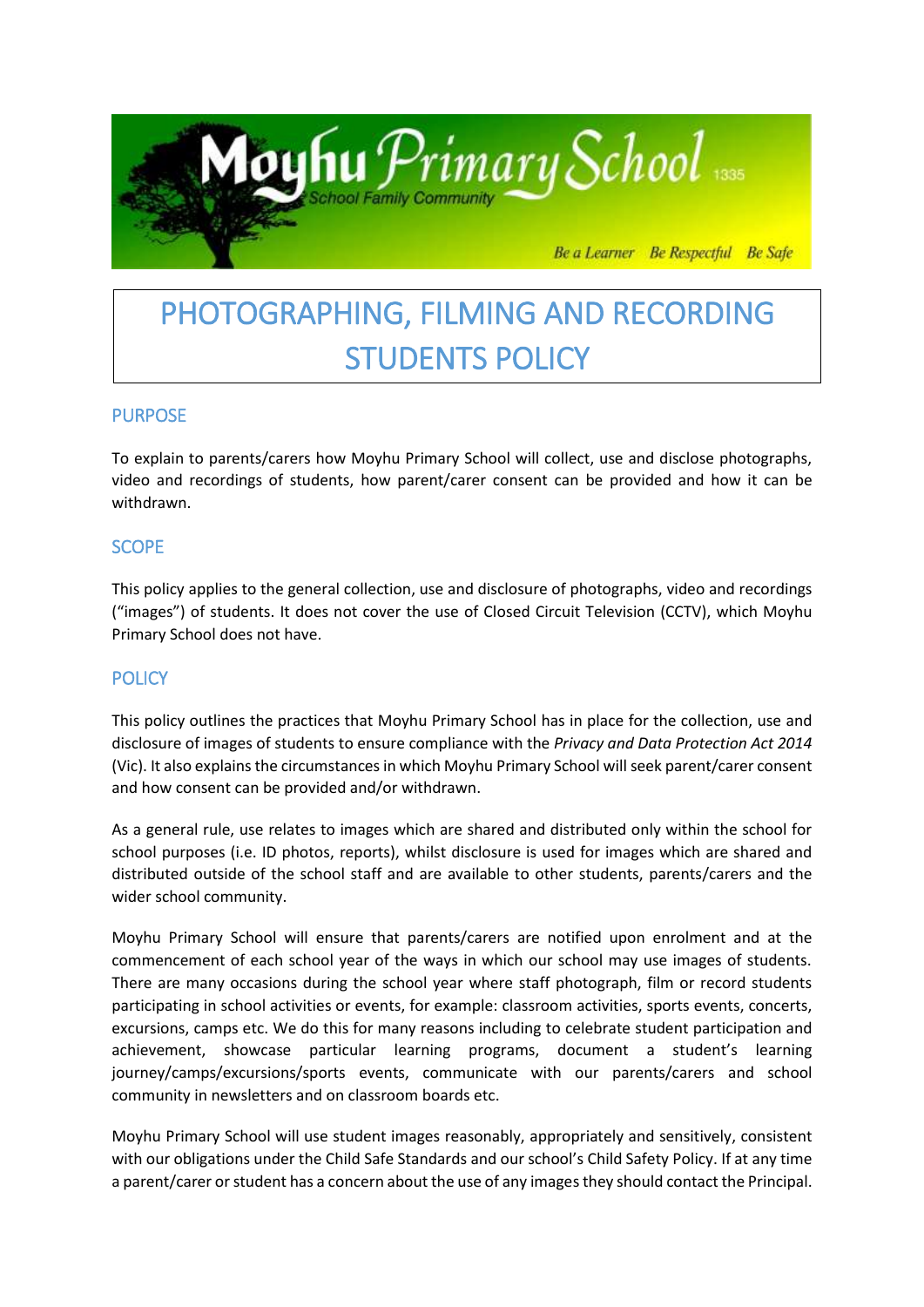In addition to the processes outlined below, parents/carers can contact the Business Manager or Principal in writing by sending an email to moyhu.ps@edumail.vic.gov.au at any time to withdraw their consent for any future collection, use or disclosure of images of their child. However:

- if the images have already been published and are in the public domain, it may not be possible for consent to be withdrawn.
- There may be occasions when the school will record whole of school or large group events [and make those recordings available to the school community through DVD sales etc], such as, a school concert, speech nights, sports events etc] and if your child participates, they may appear in these recordings which will be available to the whole school community.
- The school can still collect, use and disclose images in circumstances where consent is not required (see below for more information).

# Official school photographs

Each year Moyhu Primary School will arrange for a professional photographer to take official school photographs of students. This will generally involve both class photos and individual photos being taken.

Official school photographs may be:

- purchased by parents/carers
- used for school identification cards
- stored on CASES21 for educational and administrative purposes such as for School Reports.

Moyhu Primary School will notify parents/carers in advance of the official school photographs being taken to give them an opportunity to decide whether their child will be included in the official school photographs.

Parents/carers who choose to opt-out of having their child participate in official school photographs must contact the Principal directly before the date photos are scheduled to be taken to advise that their child will not participate. There is no obligation on any parent or carer to purchase any photographs taken.

# Images for use and disclosure within the school community and ordinary school communications

From time to time Moyhu Primary School may photograph, film or record students to use within the school community, including:

- in the school's communication, learning and teaching tools (for example, emails, classroom blogs or apps that can only be accessed by students, parents or school staff with passwords eg Google Docs, Google Drive, Reading Eggs and Mathletics etc)
- for display in school classrooms, on noticeboards etc
- to support student's health and wellbeing (eg photographs of pencil grip to assist in OT assessments)

An Annual Consent Form and Collection Notice will be distributed to parents/carers on enrolment and also at the beginning of each school year.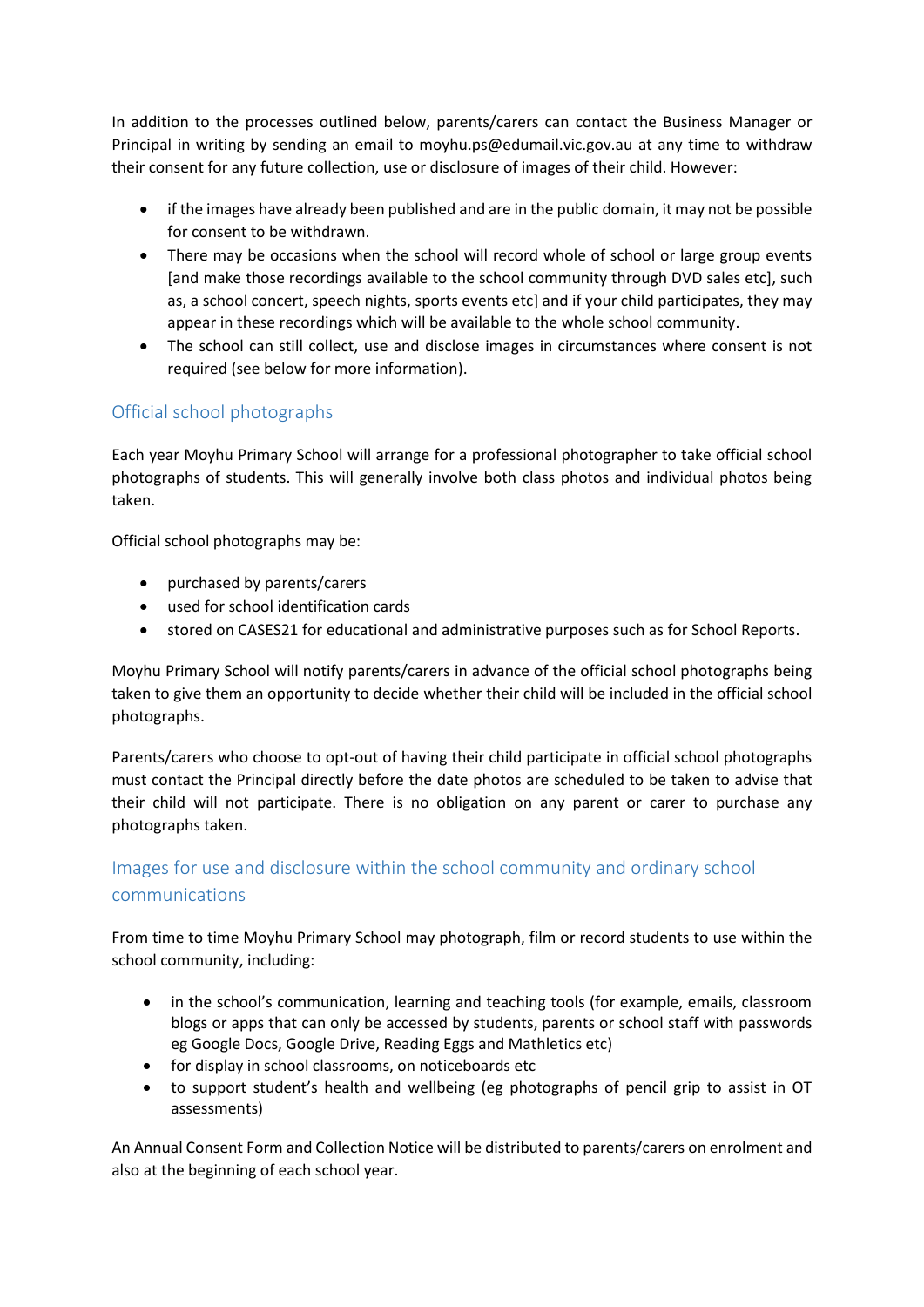# Images to be used or disclosed outside the school community

#### **External use or disclosure by the school**

Photographs, video or recordings of students may also be used in publications that are accessible to the public, including:

- on the school's website [including in the school newsletter which is publicly available on the website and at [inewsletter](https://inewsletter.co/1nkQax/archive/)
- on the school's social media account

The Annual Consent Form and Collection Notice also covers these types of uses and will be distributed to parents/carers on enrolment and also at the beginning of each school year We will notify you individually if we are considering using any images of your child for specific advertising or promotional purposes.

#### **Media**

The media, or the Department of Education and Training's media team, may seek to photograph, film or record students for a news story or school event. This may include broadcast media, online or social media or print media, including newspapers and magazine publications.

When our school receives such requests Moyhu Primary School will:

- provide parents/carers with information about the organisation involved and when/for what purposes the photography, filming or recording will occur
- seek prior, express parent/carer consent in writing.

Students will only be photographed, filmed or recorded by the media at school if express consent is provided for that specific media event. Neither the school nor the Department own or control any photographs, video or recordings of students taken by the media.

#### **Other external collection, use or disclosure**

If there is a situation which will involve the collection, use or disclosure of images of students by or to third parties which is not otherwise covered by this policy, Moyhu Primary School will:

- provide parents/carers with information about the event or activity, the organisation involved and when the photography, filming or recording will occur
- seek prior, express parent/carer consent in writing.

## School performances, sporting events and other school approved activities

Moyhu Primary School permits parents/carers, students and invited guests to photograph, film or record school performances, sporting events and other school-approved activities.

Moyhu Primary School requests that parents/carers, students and invited guests who photograph, film or record school activities only do so for their own personal use and do not publish the images in any form, including on social media, without the prior consent of persons whose children also appear in the images.